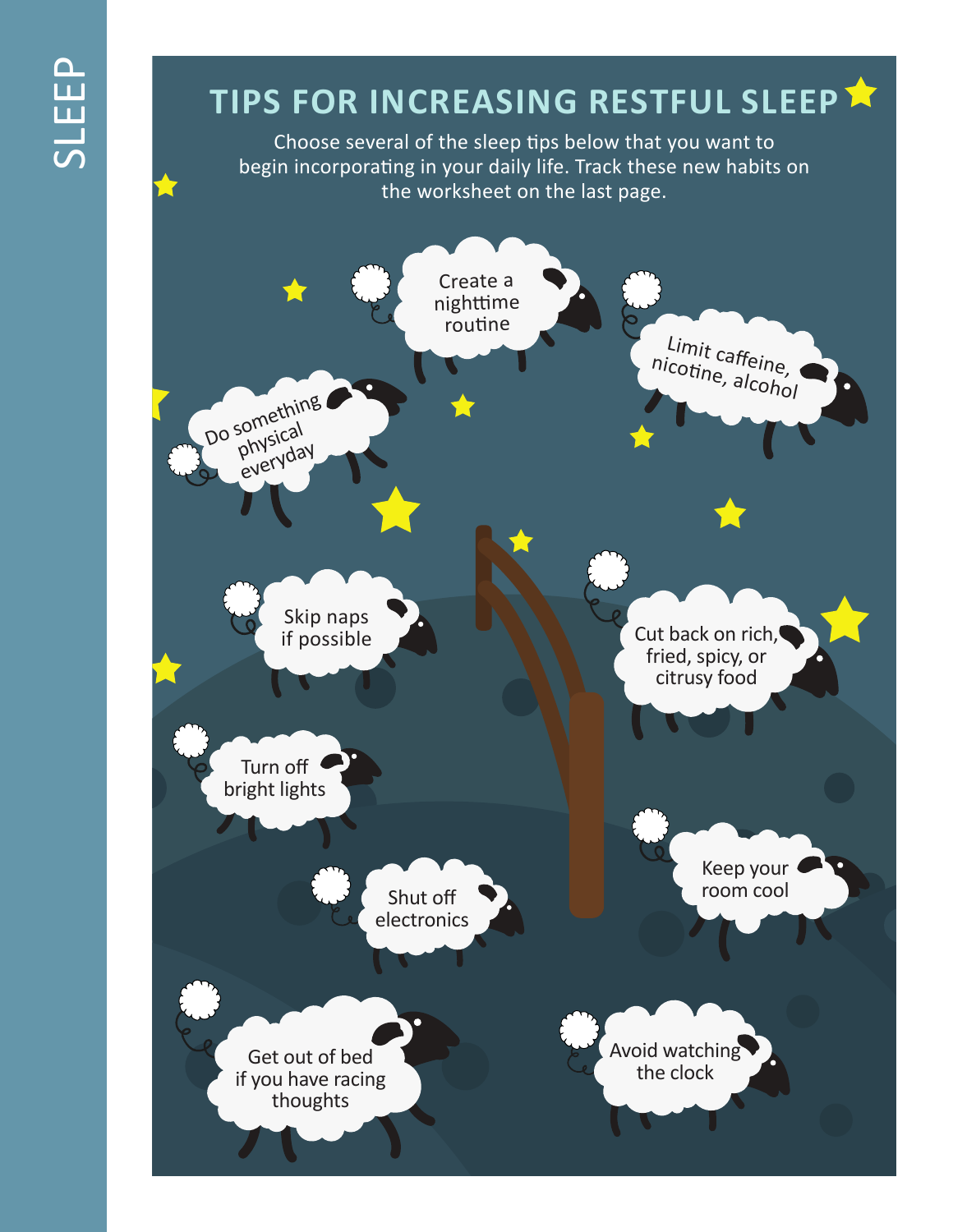# **IMPROVING YOUR SLEEP WITH BEHAVIOR CHANGE**

Getting restful sleep can make you feel energized, more active, more social, and reduce your cravings for unhealthy foods. Any of those improvements can help reduce your pain. Below is more detailed information on each tip from the first page. Go through the ones that you chose from the first page and track these behaviors on the worksheet on the next page.

## **IN-DEPTH EXPLANATIONS FOR EACH SLEEP TIP**

#### **HABITS**

- **Create a nighttime routine** Routines should start 30-60 minutes before your bedtime. Examples include taking a warm shower, meditating, reading, and stretching.
- **Stick to a schedule** Go to sleep and wake up at the same time every day.
- **Skip naps if possible**  Naps can interfere with your sleep at night. If you need to nap, limit it to 30 minutes a day.
- **Do something physical** Strive to be physically active for at least 10-20 minutes each day, but limit heavy physical activity in the 3 hours before bedtime.
- **Limit caffeine, nicotine, and alcohol**  These can affect how deep you sleep, so if you want to consume them, do so earlier than 6 hours before bedtime.
- **Cut back on rich, fried, spicy, or citrusy foods** They can upset your stomach and make sleep difficult. Avoid them in the 4 hours before bedtime.

### **ENVIRONMENT**

- **Turn off bright lights** Dim lights before bedtime and turn lights off completely during sleep.
- **Shut off electronics and television screens** Electronics and television screens can throw off your sleep cycle. Turn them off 30-60 minutes before bedtime.
- **Keep your room cool**  The best temperature for sleep is between 60-67 degrees.
- **Example 2 Reduce noise** Random noises can wake you up during the night, but white noise—like a fan can help block out unwanted noises.
- **Get comfortable**  Firm foam body pillows can be used to support your back, hips, and knees.

# **STRESS**

- **Reduce stress** Spending time with family and friends and doing things you enjoy in the evenings can put you in a relaxed mood.
- **Try not to watch the clock** Turn your alarm clock away from the bed or use the alarm on your phone instead. Make sure the screen of the phone isn't on all night.
- **Avoid watching news and social media** They may stress you or overexcite you and make falling asleep difficult. Avoid them in the hour before bedtime.
- **Deal with racing thoughts** Get your mind off your racing thoughts by getting out of bed and doing a relaxing and distracting activity in a quiet and softly-lit room until you are sleepy.

**To learn more about the connection between persistent pain and sleep, explore the following resources:**

**National Sleep Foundation** - https://sleepfoundation.org/sleep-disorders-problems/pain-and-sleep **American Sleep Association** - https://www.sleepassociation.org/about-sleep/ **SPINE-health** - https://www.spine-health.com/wellness/sleep/practicing-good-sleep-hygiene